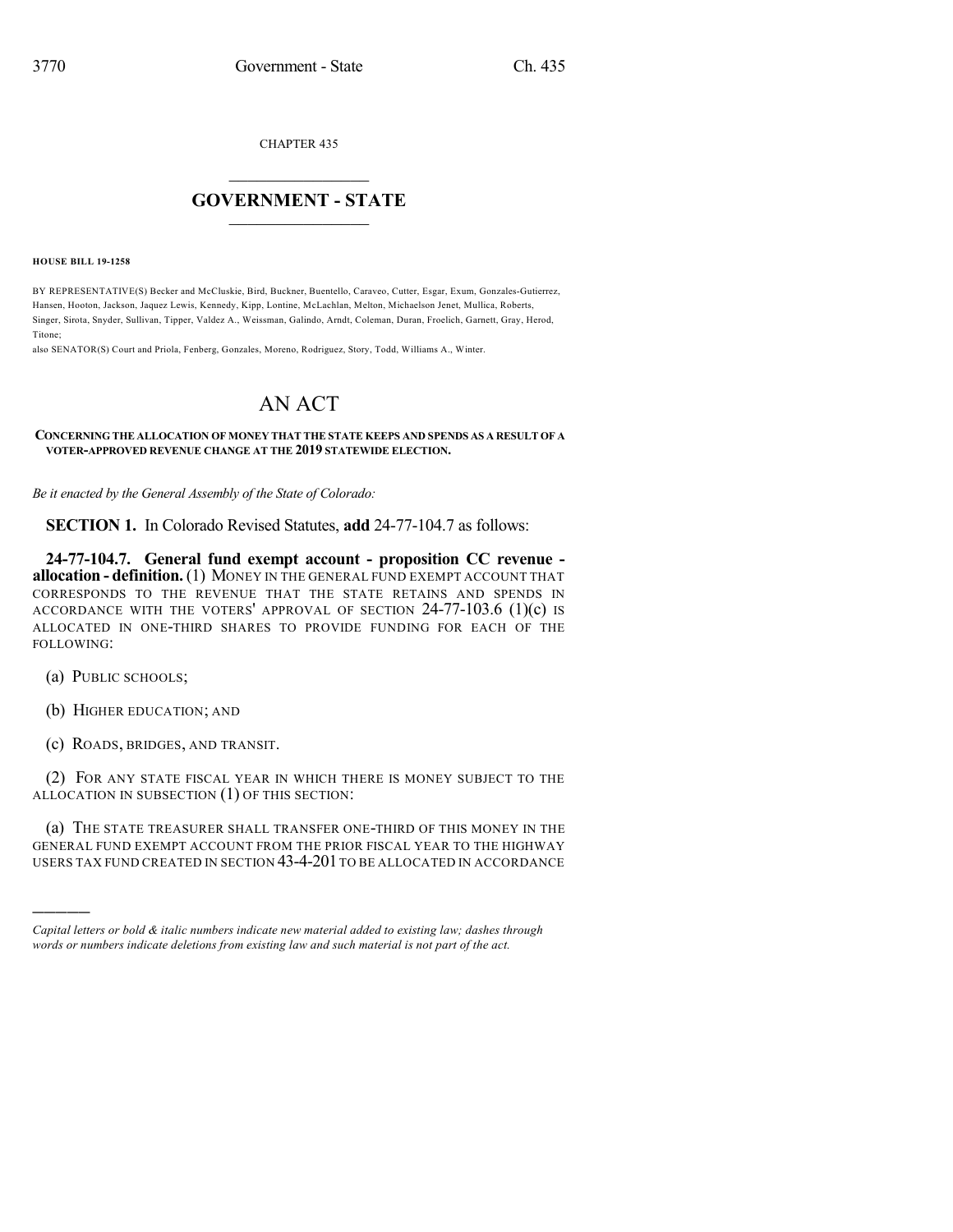WITH SECTIONS 43-4-205 TO 43-4-208;

(b) THE GENERAL ASSEMBLY SHALL APPROPRIATE ONE-THIRD OF THIS MONEY IN THE GENERAL FUND EXEMPT ACCOUNT FOR HIGHER EDUCATION; AND

(c) THE GENERAL ASSEMBLY SHALL APPROPRIATE ONE-THIRD OF THIS MONEY IN THE GENERAL FUND EXEMPT ACCOUNT FOR PUBLIC SCHOOLS TO BE DISTRIBUTED ON A PER PUPIL BASIS AND USED ONLY FOR NONRECURRING EXPENSES FOR THE PURPOSE OF IMPROVING CLASSROOMS, INCLUDING, BUT NOT LIMITED TO, INITIATIVES THAT HELP ATTRACT AND RETAIN EDUCATORS, INITIATIVES TO IMPROVE TEACHER TRAINING, AND BOOKS AND TECHNOLOGY FOR STUDENT LEARNING. A DISTRICT SHALL NOT USE MONEY APPROPRIATED UNDER THIS SECTION AS PART OF A DISTRICT RESERVE.

(3) THE GENERAL ASSEMBLY SHALL APPROPRIATE MONEY AS REQUIRED BY SUBSECTION (2)OF THIS SECTION FOR THE STATE FISCAL YEAR FOLLOWING THE STATE FISCAL YEAR FOR WHICH THE STATE RETAINS AND SPENDS REVENUE IN ACCORDANCE WITH SECTION  $24-77-103.6$  (1)(c), and the state treasurer shall transfer MONEY AS REQUIRED BY SUBSECTION  $(2)(a)$  of this section within three BUSINESS DAYS AFTER RECEIVING THE CERTIFICATION FROM THE STATE AUDITOR IN ACCORDANCE WITH SECTION 24-77-106.5 (2) FOR THAT STATE FISCAL YEAR.

(4) AS USED IN THIS SECTION, "GENERAL FUND EXEMPT ACCOUNT" MEANS THE GENERAL FUND EXEMPT ACCOUNT CREATED IN SECTION 24-77-103.6 (2).

**SECTION 2.** In Colorado Revised Statutes, 24-77-104.5, **amend** (1) introductory portion and (1)(b) introductory portion as follows:

**24-77-104.5. General fund exempt account - referendum C money specification** of uses for health care and education - definitions. (1) The moneys MONEY in the general fund exempt account created in section  $24-77-103.6$  (2) AS A RESULT OF SECTION 24-77-103.6 (1)(b) shall be appropriated or transferred in the following manner:

(b) If there are IS any moneys MONEY in the account AS A RESULT OF SECTION 24-77-103.6 (1)(b) after the appropriations or transfers required by paragraph (a) of this subsection  $(1)$  SUBSECTION  $(1)(a)$  OF THIS SECTION are made, then all moneys MONEY remaining in the account AS A RESULT OF SECTION  $24-77-103.6(1)(b)$  shall be split equally for the following three purposes:

**SECTION 3.** In Colorado Revised Statutes, 24-77-106.5, **amend** (1)(b) and (2); and **add** (4) as follows:

**24-77-106.5. Annualfinancial report - certification of excessstate revenues.**  $(1)(b)$  Notwithstanding section 24-1-136  $(11)(a)(I)$ , based upon the financial report prepared in accordance with subsection  $(1)(a)$  of this section for any given fiscal year, the controller shall certify to the governor, the general assembly, THE STATE TREASURER, and the executive director of the department of revenue no later than September 1 following the end of a fiscal year the amount of state revenues in excess of the limitation on state fiscal year spending imposed by section 20 (7)(a) of article X of the state constitution, if any, for such fiscal year and the state